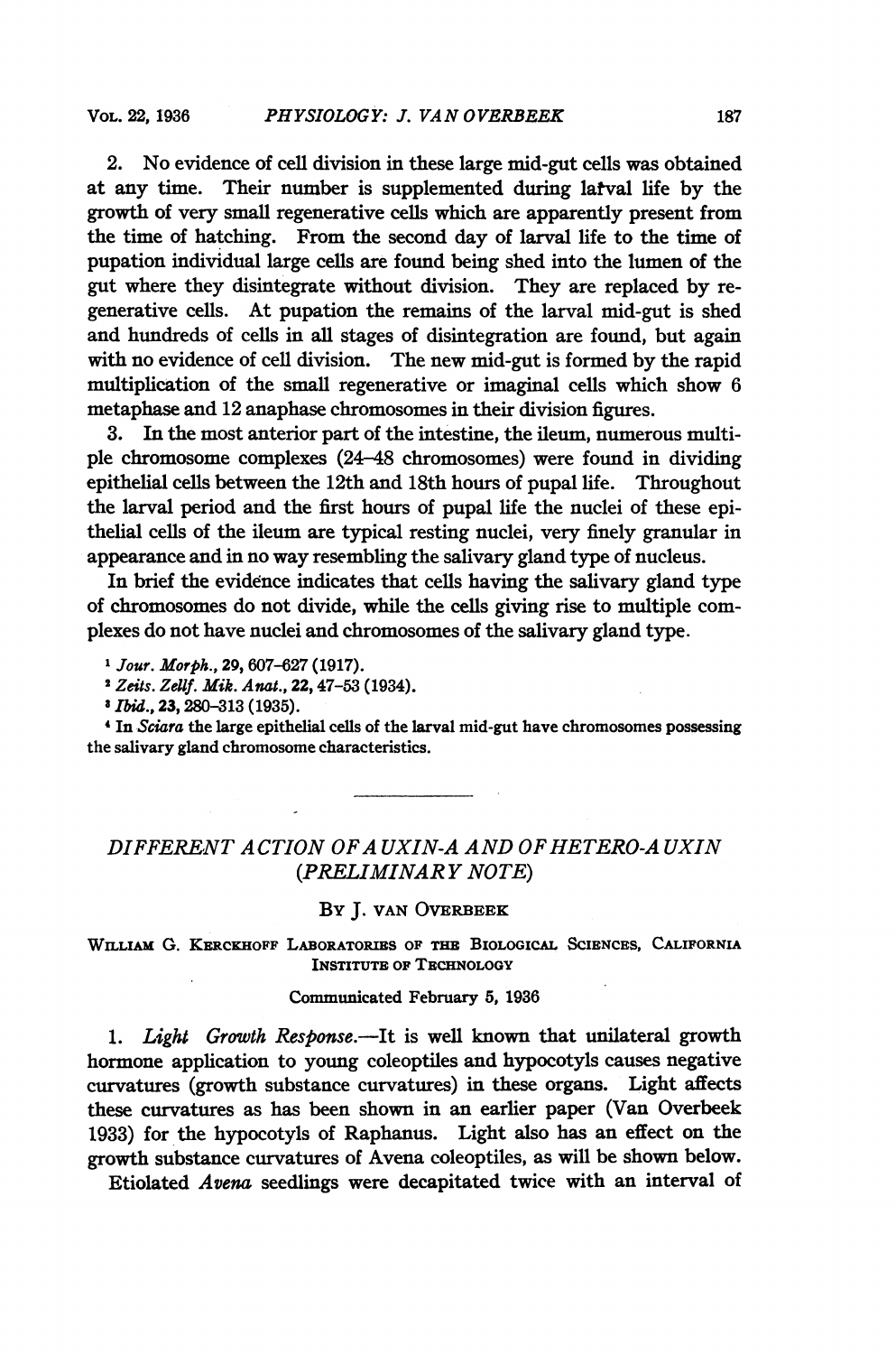| Inactivation of Hetero-Auxin and Auxin Extracted from Corn Meal by Sections |                                                           |  |
|-----------------------------------------------------------------------------|-----------------------------------------------------------|--|
|                                                                             | OF AVENA COLEOPTILES. MEAN VALUES OF 12 PLANTS. TWO HOURS |  |

| <b>STARTED WITH</b> | <b>HETERO-AUXIN</b><br><b>LEFT OVER</b> | $\%$ inactivated | <b>STARTED WITH</b> | <b>AUXIN-A AND B</b> | LEFT OVER % INACTIVATED |
|---------------------|-----------------------------------------|------------------|---------------------|----------------------|-------------------------|
| 12.1                | 8.8                                     | 18               | 10.7                | 4.5                  |                         |
| 11.3                | 10.3                                    |                  | 10.3                | 6.3                  | 48                      |

 $1^{1}/_{2}$  hours between both decapitations. Immediately after the second decapitation agar blocks containing pure auxin-a' were applied unilaterally, and the plants were exposed uniformly on all sides to light of water-cooled, incandescent lamps. The exposure was continued for 110 minutes after the blocks had been put on; at this moment the experiment was stopped





Growth substance curvatures of twice (black dots) and uniformly exposed on all and dark. AUxIN EXTRACTED FROM CORN sides (open circles). PURE AUXIN-A. Ab- MEAL. Light intensity: about 500 M.C. cissa: concentration of the auxin-a. Ordi-Mean values of 24 plants. Time 90 minnate: curvature in degrees. Light in-utes. Temperature: 23.5°C. tensity about 3000 M.C. Mean values of 36 plants. Time: 110 minutes. Temperature: 21°C.

decapitated Avena coleoptiles; in dark decapitated Avena coleoptiles; in light Growth substance curvatures of twice

and the curvatures photographed. The results are shown in figure 1. The growth substance curvatures of the coleoptiles that had been exposed are smaller than those of the non-exposed controls. Figure 2 shows a similar experiment, but instead of pure auxin-a an active product extracted from ground corn was used. This active product probably is auxin-a and b, as expected from results obtained by Kogi, Erxleben and Haagen Smit (1934).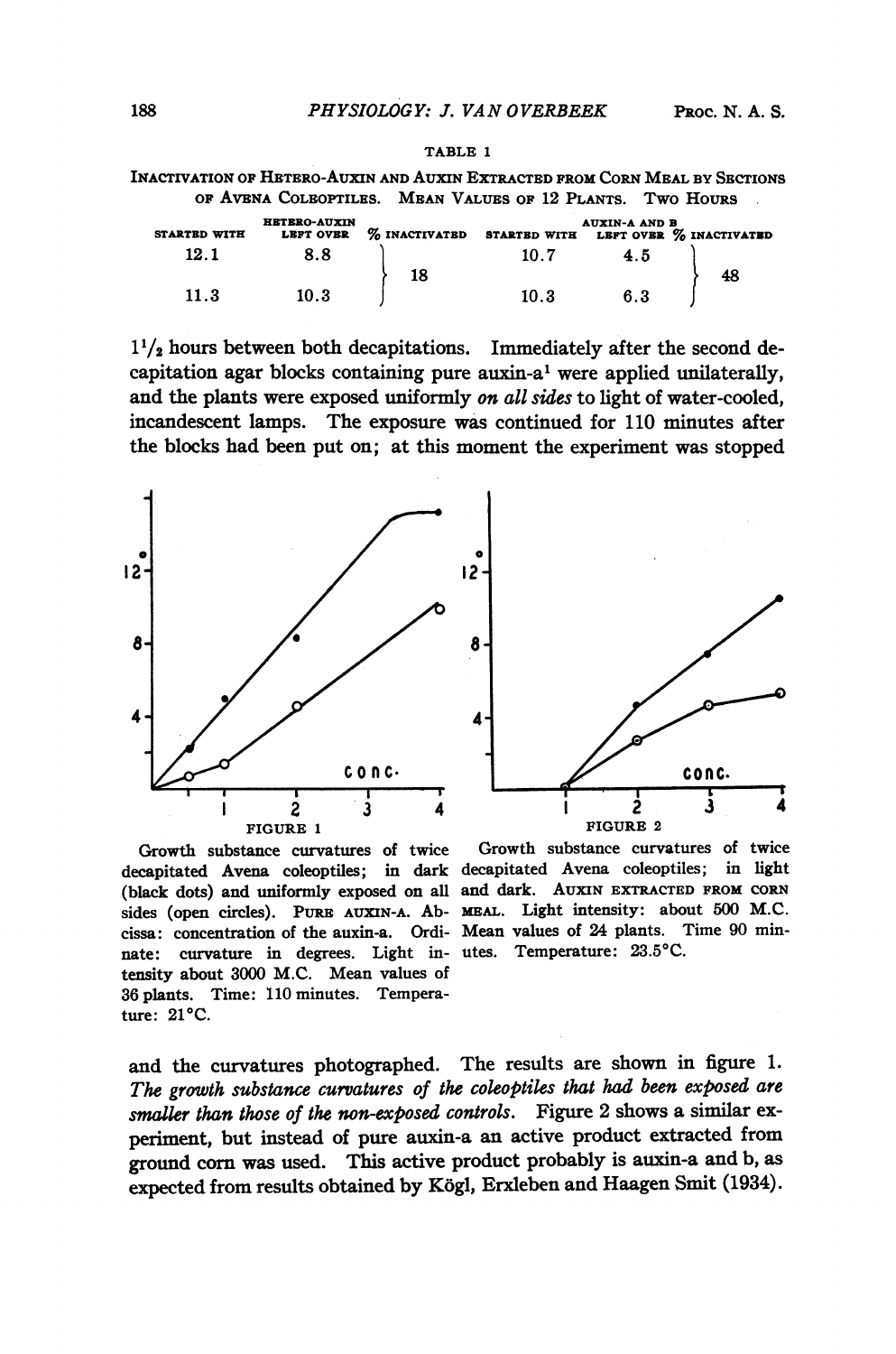The time between the moment of g.s. application and photographing of the curvatures was 90 minutes in this experiment. This result was the same as obtained in the experiment with pure auxin-a, viz., the curvatures of the exposed plants are smaller than those of the non-exposed ones.

 $T_{\rm max}$ 

|                                                                             |                                  | , 1955                                            |                     |                      |                         |
|-----------------------------------------------------------------------------|----------------------------------|---------------------------------------------------|---------------------|----------------------|-------------------------|
| INACTIVATION OF HETERO-AUXIN AND AUXIN EXTRACTED FROM CORN MEAL BY SECTIONS |                                  | OF RAPHANUS HYPOCOTYLS. MEAN VALUES OF 12 PLANTS. |                     |                      | Two Hours               |
| <b>STARTED WITH</b>                                                         | <b>HETERO-AUXIN</b><br>LEFT OVER | % INACTIVATED                                     | <b>STARTED WITH</b> | <b>AUXIN-A AND B</b> | LEFT OVER % INACTIVATED |
| 10.5                                                                        | 6.5                              | 30                                                | 8.0                 | 4.2                  | 50                      |
| 10.5                                                                        | 8.1                              |                                                   | 8.0                 | 4.0                  |                         |
| 8.7                                                                         | 5.6                              | 20                                                | 8.9                 | 3.6                  | 64                      |
| 7.4                                                                         | 7.4                              |                                                   | 9.3                 | 3.0                  |                         |

However, if in the above experiment the auxin-a was replaced by heteroauxin2 no difference between the growth substance curvatures obtained in light and darkness was found. Hence the growth inhibition of Avena coleop-

tiles due to exposure to light does not seem to occur when the actual growth hormone is hetero-auxin instead of auxin-a. 1

2. Destruction.-If sections of coleoptiles, etc., from which the growth substance has been re- 8/ moved, are put with their basal cut surface on agar blocks containing a certain amount of g.s., enzymes from these sections inactivate some of the g.s. in the blocks (Van Overbeek 1935).  $\vert$  // conc. Table 1 shows the results of a destruction experiment in which the FIGURE 3 inactivation of auxin-a and hetero- Growth substance curvatures of twice the same for sections of Raphanus as in figure 2. Mean values of 12 plants. hypocotyls. The experiments were



auxin by sections of Avena cole- decapitated Avena coleoptiles; in light optiles is compared. Table 2 shows and in dark. PURE HETERO-AUXIN. Light

performed in a dark room. In either case the auxin-a is considerably more inactivated than the hetero-auxin.

A more detailed description and <sup>a</sup> possible explanation of the above phenomena will be given in a more extensive paper.